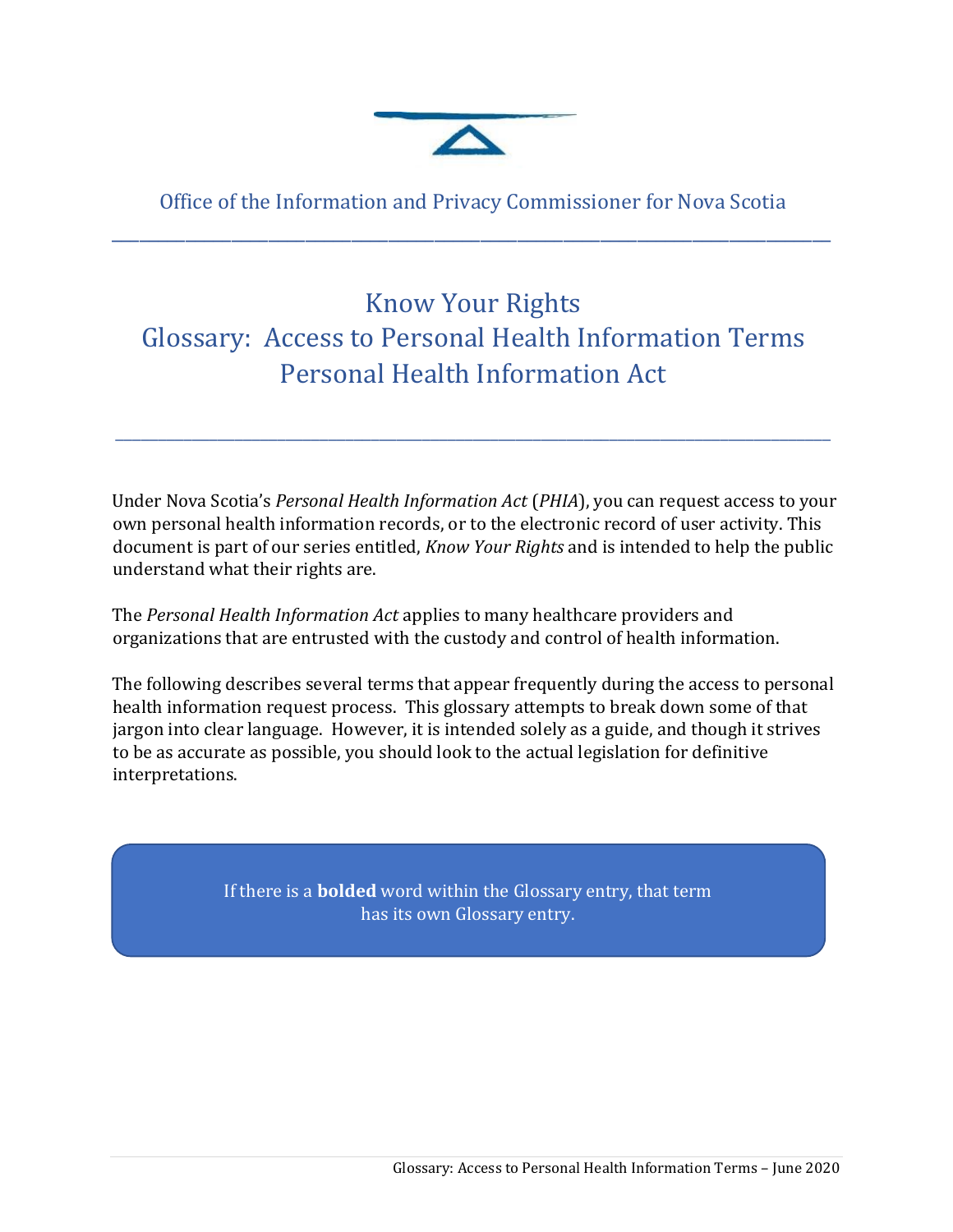**Act** – This is a short way of saying the *Personal Health Information Act.* We use this term to mean both **PHIA** and its **Regulations**.

**Access request** – A formal request that describes the personal health information **record**(s) that the **applicant** wants to access. A request for **personal health information** may be either oral or written. If possible it is best practice to make a written request to have your request documented.

**Agent** – A person who, with authorization of the **custodian**, acts for or on behalf of the custodian in terms of handling **personal health information**. The agent can only collect, use, or disclose personal health information according to the rules under **PHIA** that apply to the custodian.

**Applicant** - The person who makes an **access request** to a **custodian**.

## **Commissioner** – Short for **Information and Privacy Commissioner**.

**Custodian** – A regulated health professional or health care organization with custody or control of personal health information for the purpose of delivering health care, covered by the **Act.** Custodians are responsible to respond to **access requests** and to ensure the confidentiality of the **personal health information** in their care and the privacy of the individuals who are the subjects of that information.

**Decision** – The **custodian** must respond to an **access request** by issuing a decision about whether or not the information will be disclosed. If the decision is to not disclose, the custodian must explain why and must explain that the applicant has the right to make a **request for review** to the Commissioner. This duty may be **delegated** to an **agent.**

**Deemed refusal** – A **custodian** has 30 days to respond to an **applicant**'s **access request**, or they must take steps to extend the deadline. If they fail to do either, this is considered to be a **decision** to refuse access to the information, or a "deemed refusal."

**Disclosure** – The **personal health information** in the **record**(s) that is made available to the **applicant** in response to an **access request**. It also means when a **custodian** makes the information available or releases it to another custodian, a separate entity or another person.

**Discretionary** – Discretion is the power to make a **decision** for good reasons and in good faith, after considering the relevant facts, circumstances, and the applicable sections of the **Act**.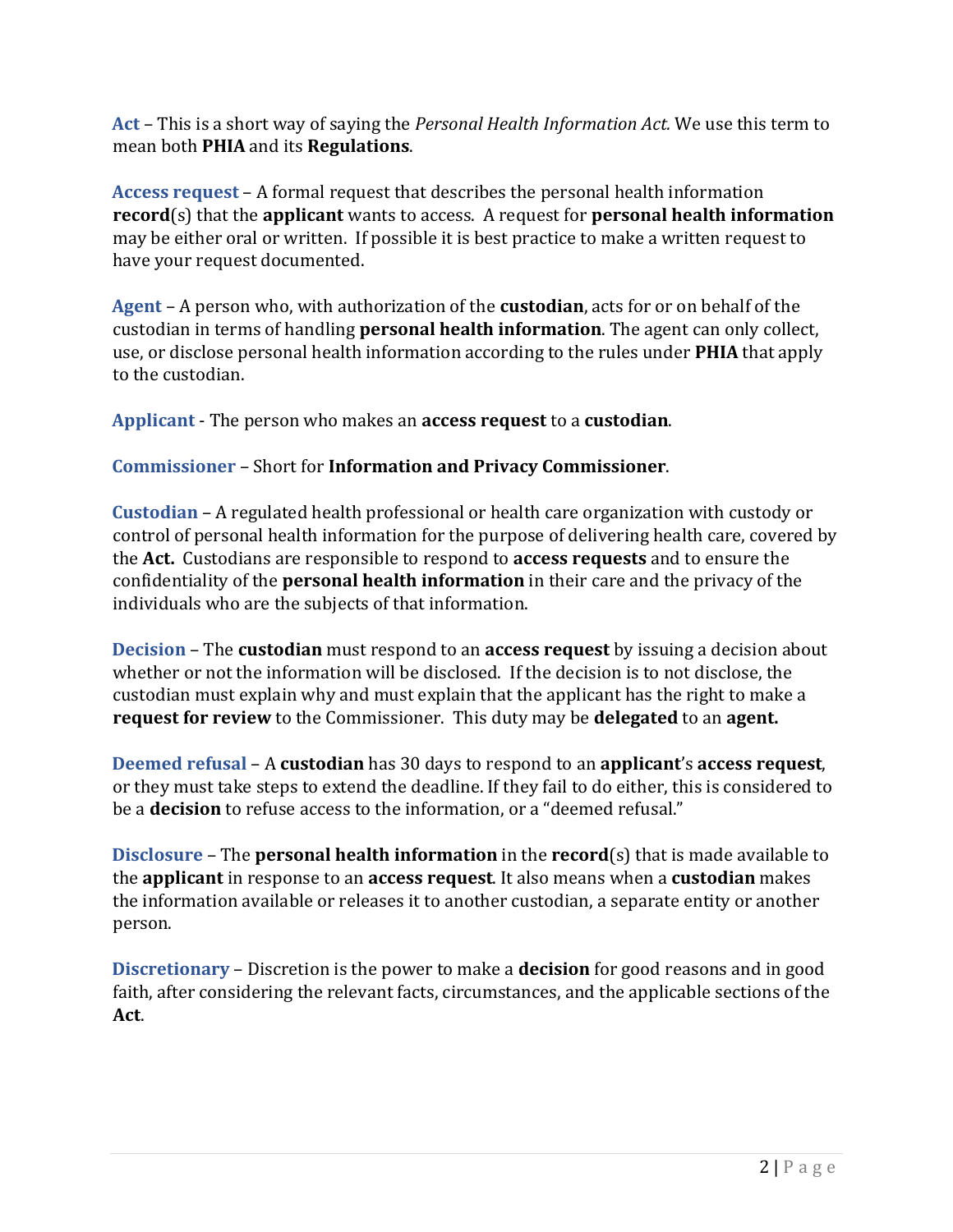**Electronic information system** – A computer system that generates, sends, receives, stores or otherwise processes **personal health information**.

**Electronic health record** – An **electronic information system** that integrates data from multiple electronic information systems for the purpose of providing a comprehensive record of an individual's **personal health information**.

**Exception** – Also known as an exclusion. A provision of the **Act** that establishes that certain types of information are outside the application of the law.

**Exemption** – While part of the **Act**'s purpose is to ensure that **personal health information** is accessible, it also recognizes that there are circumstances where information cannot or should not be disclosed. The reasons why a **custodian** might choose to, or be required to, refuse access to personal health information can be found in the **Act.**

**Fee estimate** – **Custodians** are allowed to charge fees to **applicants** for access to **personal health information**. The costs are defined in the **Regulations** and allow for a maximum general fee of \$30. Additional fees may be charged and must be based on specific costs for work actually performed. Before proceeding with the work and billing, custodians first have to give applicants a reasonably accurate estimate of how much it will cost. Applicants have the right to appeal the custodian's fee estimate to the **Commissioner**. The custodian will not release its **decision** until after either the fees are paid, or the **OIPC** completes its **review** of the fee estimate. Please see our PHIA Fee [Fact Sheet](https://oipc.novascotia.ca/sites/default/files/publications/15-00084%20%20PHIA%20fees%20fact%20sheet%20%2815%20Oct%2015%29.pdf) for more details about what work a custodian can charge fees for.

**Fee waiver** – **Applicants** can make a request for a **custodian** to not charge the fees associated with processing the **access request**.

**Findings** – At the conclusion of every **formal review**, the **Commissioner** will state the facts of the matter. These findings will clarify the issues that the **recommendations** will seek to resolve.

**Formal review** – If a **request for review** is not closed by **informal resolution**, it is forwarded to the **Commissioner** to complete the review. The **Commissioner** will consider the **record**(s), the **representations** provided by all the parties, and will conduct research on the issue(s). Once she has considered this information, the Commissioner will make her decision in the form of a **review report**.

**Identifying information** – Information that directly identifies an individual, or information that could reasonably, under the circumstances, be used alone or in combination with other information to identify an individual.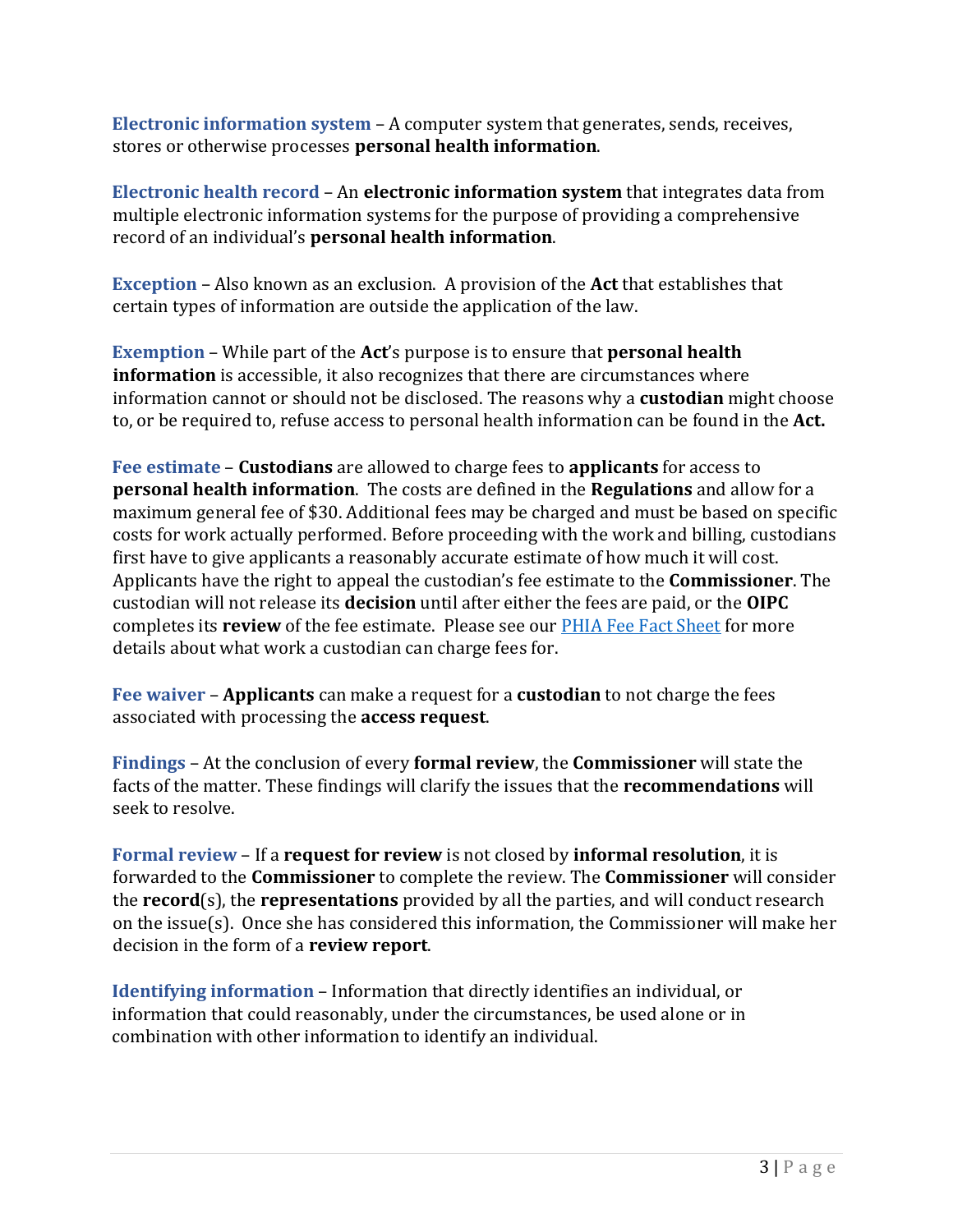**Informal resolution** – Is a result or outcome of the **review**. If the **Commissioner** has already written a **review report** on an issue, **OIPC** staff will bring those results to the attention of either the **applicant** or the **custodian**. Because she is generally bound by precedence, the Commissioner will most likely come to the same **finding** each time she is asked to make **recommendations** on an identical issue. Sharing this information often results in a changed **decision** by the custodian or a withdrawn or modified **request for review** by the applicant. It helps to close more files faster than would otherwise be the case if every issue proceeded to a **formal review**.

**Information and Privacy Commissioner** – The head of the **OIPC.** The Commissioner is the only person who can issue **findings** and **recommendations** in response to **requests for review**. Formerly known as the "**Review Officer**" which is the title used in the **Act**.

**OIPC** – Short for Office of the Information and Privacy Commissioner.

**Oversight** – The responsibility and power to **investigate** and assess a **custodian**'s compliance with the **Act**. The **Information and Privacy Commissioner** provides oversight of the Act.

**Personal health information** – **Identifying information** about an individual's health or health care, whether living or deceased, in both recorded and unrecorded forms.

**PHIA** – Short for Personal Health Information Act.

**Reasonable** – Not excessive or extreme but feasible, practical and fair.

**Recommendations** – When a **request for review** results in a **review report**, in addition to the **findings**, the **Commissioner** will make whatever recommendation(s) considered appropriate to solve the issues identified in the findings. It is up to the **custodian** to determine whether or not to accept the recommendations.

**Record** – The thing that holds the **personal health information** an **applicant** is looking for. The information has to be recorded or stored in a retrievable format before it can be requested using the **Act**.

**Record of user activity** – For any **electronic information systems** they use, **custodians**  must create or maintain a record of user activity which can be requested under the **Act** by **applicants** at no charge. A record of user activity shows when and which users of the electronic information system have viewed or accessed the applicant's **personal health information**.

**Redact** – See **sever**.

**Regulations** – Provides more detailed rules on the how to practically apply the **Act**.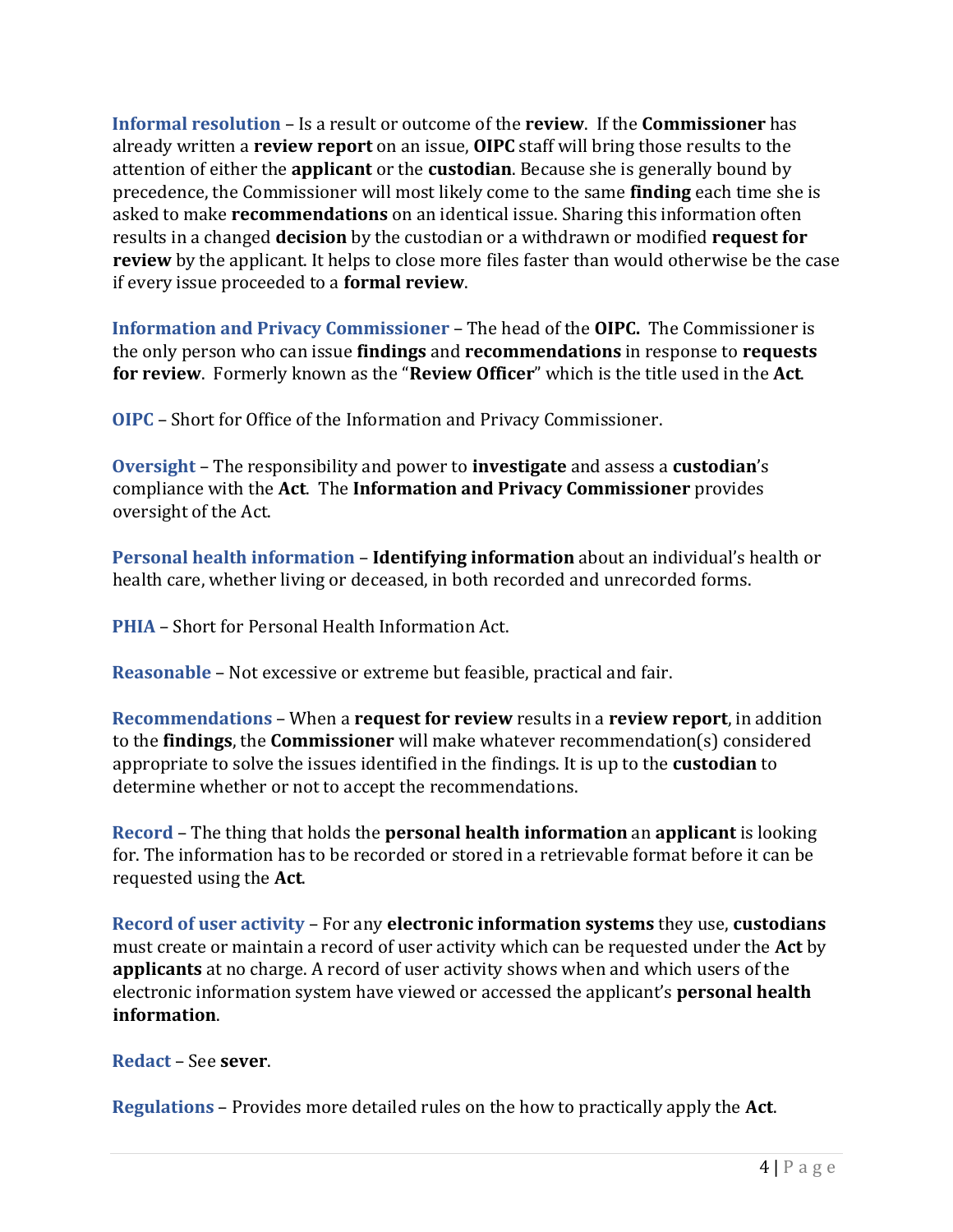**Representations** (also known as submissions) – A communication with the **OIPC** by a party to the review (i.e. the **custodian** or the **applicant**) that describes the party's position, arguments, evidence and interpretations in relation to the issue(s) under investigation. This can include letters, emails and phone calls among other means of communication. The **Commissioner** considers all representations when preparing the **review report**.

**Responsive record** – the **record**(s) located by the **custodian** in response to an **access request**.

**Review** – A short way to refer to the **request for review** process.

**Review Officer** – This was the title formerly used by the **Information and Privacy Commissioner** and that is used in the **Act**.

**Review report** – This is the formal document, which is normally made public, written by the **Commissioner** at the conclusion of the **formal review**, which includes background, **findings** and **recommendations**.

**Request for review** – A formal, written document that identifies the concerns with the **decision** made by a **custodian** that the **applicant** wants the **Commissioner** to investigate. It is usually done on the **OIPC**'s [Request for Review Form for Access/Correction,](https://oipc.novascotia.ca/sites/default/files/forms/2016%20%2008%2031%20PHIA%20Request%20for%20Review%20Form%20for%20Access_Correction%20.pdf) but it can be in a letter, so long as the letter provides the necessary information to proceed, such as: the details of the **access request** (wording and date), the name of the **custodian** that the access request was submitted to, the **decision** that was made by the custodian, and the part(s) of the decision that the applicant wants investigated.

**RUA** – Short for **record of user activity**.

**Sever –** The most commonly used term for a **custodian**'s act of removing information from a **responsive record.** Usually it is done by whiting out and leaving a blank space in the **disclosure** to the **applicant**. Sometimes it is done with a black marker. Severances are expected to be marked with the section of the **Act** that says the information can be withheld. Sever means the same things as "**redact**" or "**withhold**".

**Third party** - Any person or group of people who is not the **applicant** or the **custodian**.

**Withhold** – See **sever**.